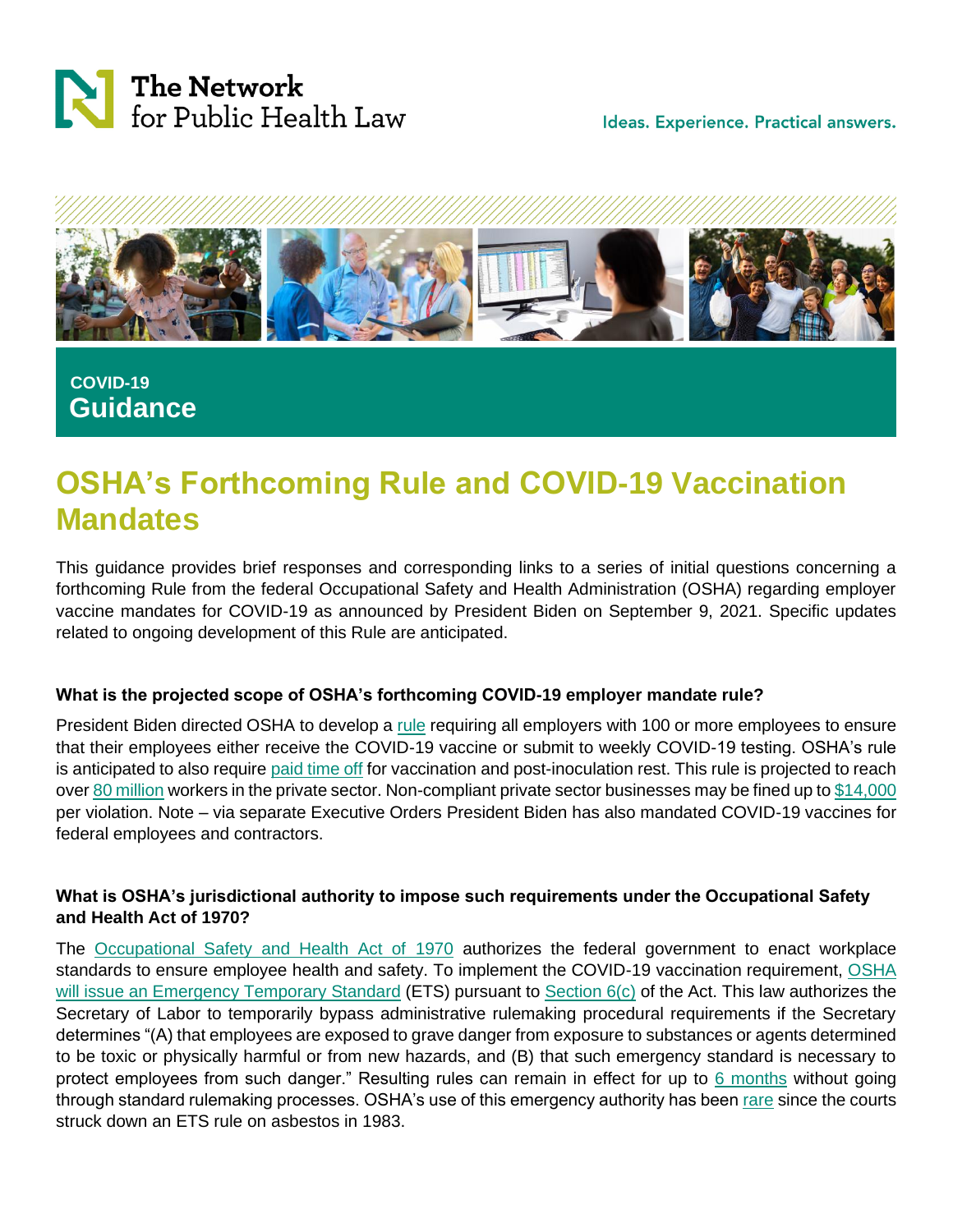## **Has OSHA ever issued extensive vaccine mandates impacting employers previously?**

OSHA has not previously issued extensive vaccine mandates impacting employers. In June 2021, however, OSHA used its ETS authority for the first time since 1983 to issue an [emergency rule](https://www.osha.gov/laws-regs/federalregister/2021-06-21) requiring health care employers to provide adequate protective equipment, ventilation, social distancing measures, and reasonable time and paid leave for obtaining COVID-19 vaccinations. Aside from the COVID-19 vaccine, OSHA has issued workplace standards for the Hepatitis B (Hep B) vaccine, but not to mandate its use. Rather, under OSHA's [Bloodborne Pathogens](https://www.osha.gov/laws-regs/regulations/standardnumber/1910/1910.1030) Standard, employers with workers who may be exposed to blood or other infectious materials must *make available* free Hep B vaccinations to their employees. If employees choose not to receive the Hep B vaccine, they may be obliged to execute a form acknowledging their abstention.

#### **Which states currently have prohibitions of vaccine mandates in place?**

Many states have implemented [legislation](https://www.nashp.org/state-lawmakers-submit-bills-to-ban-employer-vaccine-mandates/) or executive orders limiting COVID-19 vaccine mandates. As of October 5, 2021, 21 states have instituted bans o[n vaccine passports.](https://www.nashp.org/state-lawmakers-submit-bills-to-ban-employer-vaccine-mandates/) Six states ban [health care worker](https://www.nashp.org/state-lawmakers-submit-bills-to-ban-employer-vaccine-mandates/) vaccine mandates, 8 states ban state [government employee](https://www.nashp.org/state-lawmakers-submit-bills-to-ban-employer-vaccine-mandates/) vaccine mandates, 1 state bans [private employer](https://www.nashp.org/state-lawmakers-submit-bills-to-ban-employer-vaccine-mandates/) vaccine mandates, and 8 states ban [school faculty/staff](https://www.nashp.org/state-lawmakers-submit-bills-to-ban-employer-vaccine-mandates/) vaccine mandates.

### **Will these states' laws be preempted by OSHA's rule as applied to private employers?**

As applied to private employers, OSHA's standard would preempt existing rules by state governments unless a [state has its own OSHA-approved workplace agency.](https://www.osha.gov/stateplans) Approximately half of the states have such programs that include private sector employees. Once OSHA issues the rule, these states will likely have 30 [days](https://www.osha.gov/sites/default/files/enforcement/directives/CSP_01-00-005.pdf) to adopt their own standard that is [at least as effective](https://www.osha.gov/stateplans/faqs) as the federal rule. Some states which currently prohibit vaccine mandates also do not have OSHA-approved state plans. Laws in these jurisdictions that directly conflict with the OSHA Rule may be preempted.

### **How will the OSHA rule apply to local or state government employers?**

OSHA rules do not apply to state and local governments, as the [OSH Act's definition of "employer"](https://www.osha.gov/laws-regs/oshact/section_3) excludes states and political subdivisions of states. The newly anticipated rule therefore will not apply directly to state or local government employers. However, as discussed above, states may directly follow the OSH Act's requirements, or submit for OSHA's approval a [separate state plan](https://www.osha.gov/stateplans/) which is [at least as effective as the OSH Act.](https://www.osha.gov/laws-regs/oshact/section_18) These state-based plans [apply to state or local government employees.](https://www.osha.gov/stateplans/)

When OSHA promulgated an **ETS** [applicable to health care workplaces in June 2021,](https://www.osha.gov/coronavirus/ets) it announced that OSHA-approved state plans would have [30 days to update those plans](https://www.osha.gov/coronavirus/ets/faqs#:~:text=Adoption%20of%20the%20ETS%20by,duration%20of%20the%20Federal%20ETS.) to ensure that they would be at least as effective as OSHA's standards pursuant to [29 C.F.R. §](https://www.law.cornell.edu/cfr/text/29/1953.5) 1953.5. The same 30-day requirement may arise upon issuance of the workplace COVID-19 vaccine rule. Some states may choose to incorporate OSHA standards into statebased plans verbatim to ensure matching efficacy.

In sum, OSHA's rule itself will not directly apply to state or local government employers, but could apply by virtue of state-specific plans approved by OSHA which must be at least as effective as the OSH Act, including updates within 30 days of issuance of a new ETS.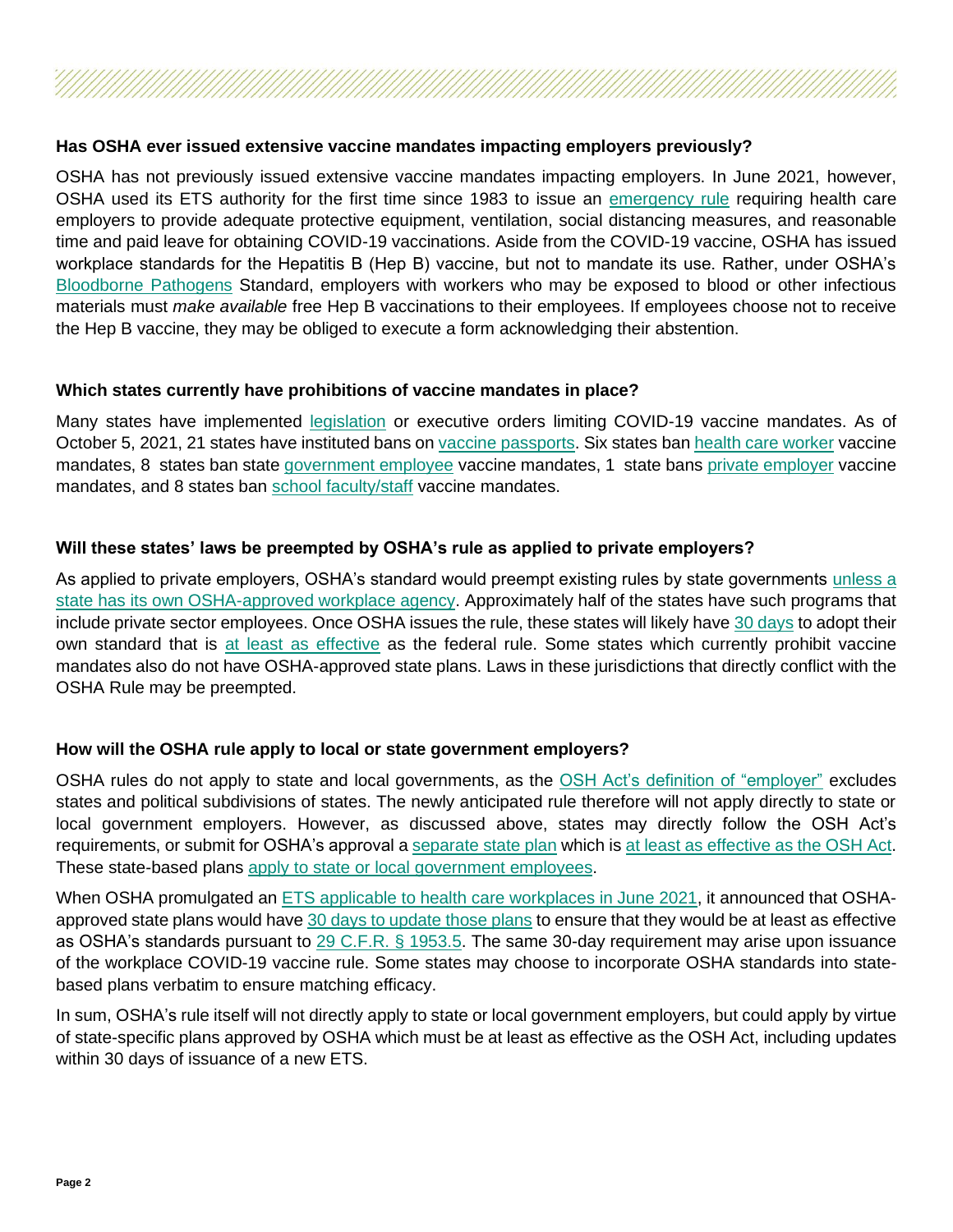## **What legal objections or litigation have arisen from state or local governments related to the rule?**

Several state-based lawmakers have adamantly opposed the forthcoming rule. [South Dakota](https://twitter.com/KristiNoem/status/1436064909654167558?ref_src=twsrc%5Etfw%7Ctwcamp%5Etweetembed%7Ctwterm%5E1436064909654167558%7Ctwgr%5E%7Ctwcon%5Es1_&ref_url=https%3A%2F%2Fwww.foxnews.com%2Fpolitics%2Frepublicans-respond-to-vaccine-mandates-issued-by-biden-absolutely-unconstitutional) Governor Noem called the rule "unconstitutional" and promised legal action once it is promulgated[. Texas](https://twitter.com/GregAbbott_TX/status/1436104824660049921) Governor Abbott called the rule an "assault on private businesses" and emphasized his **Executive Order preventing vaccine mandates**. Promising a legal battle, [Missouri](https://governor.mo.gov/press-releases/archive/governor-parson-condemns-biden-administrations-vaccine-mandate-vows-legal) Governor Parsons declared the forthcoming rule an "insult to our American principles of individual liberty and free enterprise." [Wyoming](https://twitter.com/governorgordon/status/1436092156163223554) Governor Gordon directed the state Attorney General to "take all actions to oppose this administration's unconstitutional overreach of executive power." On September 14, 2021, Arizona Attorney General Brnovich [filed a lawsuit](https://www.azag.gov/sites/default/files/docs/press-releases/2021/complaints/Vaccine_Equal_Protection_Complaint_FINAL.pdf) arguing that federal government vaccine mandates which are inapplicable to undocumented immigrants violate equal protection principles, among other claims. On September 16, 2021, 24 state attorneys general executed a [letter](https://ago.wv.gov/Documents/AGs) to President Biden challenging the federal government's authority to promulgate the rule, alleging constitutional and other violations, and positing that the rule would be an ineffective public health measure.

### **Are there any specific potential or actual constitutional issues or objections to OSHA's rule?**

To bypass administrative rulemaking consistent with the Administrative Procedures Act and principles of procedural due process to issue this rule as an ETS, OSHA must establish that COVID-19 presents a grave danger to covered workplaces which necessitates the rule to protect employees. Opponents may challenge these findings. OSHA's broad regulatory authority raises additional constitutional questions about [nondelegation](https://chicagounbound.uchicago.edu/cgi/viewcontent.cgi?article=1288&context=law_and_economics) and separation of powers, and whether OSHA has the [authority](https://www.usatoday.com/story/news/politics/2021/09/10/bidens-covid-vaccine-mandate-law-enforceable/8273693002/) to mandate COVID-19 vaccines under the [Commerce Clause.](https://www.law.cornell.edu/wex/commerce_clause) If the forthcoming rule fails to expressly allow exemptions for medically-unfit persons, religious freedom, or account for other protections, constitutional challenges pursuant to substantive due [process,](https://www.law.cornell.edu/constitution/amendmentxiv) the [First Amendment,](https://www.law.cornell.edu/constitution/first_amendment) [Equal Protection,](file:///C:/Users/nwell/Downloads/Title%20VII) and [federalism](https://www.law.cornell.edu/constitution/tenth_amendment) may arise, as well as implications under existing federal laws including [Title VII](https://www.dol.gov/agencies/oasam/centers-offices/civil-rights-center/statutes/title-vii-civil-rights-act-of-1964) of the Civil Rights Act of 1964 and th[e Americans with Disabilities Act.](https://www.dol.gov/general/topic/disability/ada) Allowances for weekly testing of employees seeking to avoid COVID-19 vaccinations may help mitigate these claims depending on the degree to which employees seeking exemptions are burdened or limited by weekly testing requirements.

### **What legal objections or litigations have arisen via the private sector related to the rule?**

Private companies have questioned whether they will be tasked with [enforcing](https://www.nytimes.com/2021/09/13/business/biden-vaccine-mandate-questions.html) the anticipated rule (as enforcement via OSHA inspections ["could prove difficult"\)](https://www.washingtonpost.com/business/2021/09/10/osha-vaccine-mandate-companies-biden/), as well as who will be [responsible for fines](https://www.jdsupra.com/legalnews/president-biden-mandates-covid-1066264/?) resulting from violations. [Legal experts](https://www.jdsupra.com/legalnews/president-biden-mandates-covid-1066264/?) posit the rule will "undoubtedly create additional administrative burdens, compliance obligations, and [expense](https://www.washingtonpost.com/business/2021/09/10/osha-vaccine-mandate-companies-biden/) for [employers.](https://www.jdsupra.com/legalnews/president-biden-issues-expansive-plan-4252603/)" Employers may also face privacy concerns or other legal pitfalls when requesting [proof](https://www.shrm.org/resourcesandtools/legal-and-compliance/employment-law/pages/what-to-expect-from-osha-on-covid-19-vaccine-and-testing-rules.aspx) for certain employee exemptions. [Challenges may arise](https://www.cbsnews.com/news/biden-vaccine-mandate-court-lawsuits/) among private sector stakeholders arguing that OSHA lacks the authority to issue the rule, or that it should generate the rule through normal notice and comment processes, rather than [as an ETS.](https://www.washingtonpost.com/business/2021/09/10/osha-vaccine-mandate-companies-biden/)

**SUPPORTERS**



Robert Wood Johnson Foundation

**Support for the Network provided by the Robert Wood Johnson Foundation. The views expressed in this document do not necessarily reflect the views of the Foundation.**